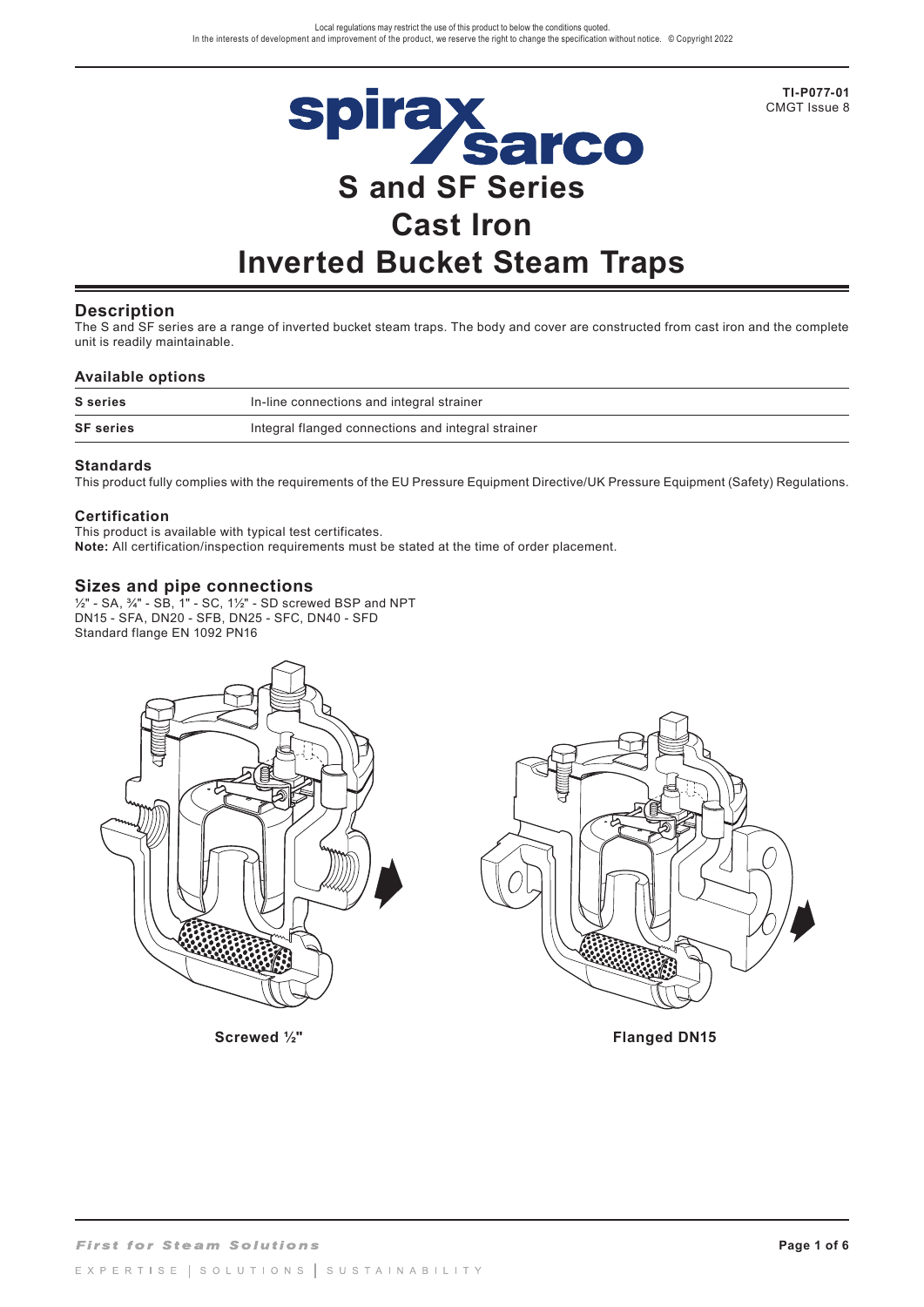## **Pressure/temperature limits (ISO 6552)**



|            |                                                        | ပ္<br>250<br>Temperature<br>$200 -$<br>$150 -$<br>100<br>50<br>$\mathbf{0}$<br>$-10-$ | $\overline{2}$<br>4<br>U | Steam saturation curve<br>$\overline{8}$<br>6<br>Pressure bar g | 12<br>10       | 14<br>16 |                  |                    |
|------------|--------------------------------------------------------|---------------------------------------------------------------------------------------|--------------------------|-----------------------------------------------------------------|----------------|----------|------------------|--------------------|
|            | The product must not be used in this region.           |                                                                                       |                          |                                                                 |                |          |                  |                    |
|            | Body design conditions                                 |                                                                                       |                          |                                                                 |                |          |                  | <b>PN16</b>        |
| <b>PMA</b> | Maximum allowable pressure                             |                                                                                       |                          |                                                                 |                |          |                  | 16 bar g @ 120 °C  |
| <b>TMA</b> | Maximum allowable temperature                          |                                                                                       |                          |                                                                 |                |          |                  | 300 °C @ 9.6 bar g |
|            | Minimum allowable temperature                          |                                                                                       |                          |                                                                 |                |          |                  | $-10$ °C           |
| <b>PMO</b> | Maximum operating pressure for saturated steam service |                                                                                       |                          |                                                                 |                |          |                  | 13 bar g @ 195 °C  |
| <b>TMO</b> | Maximum operating temperature                          |                                                                                       |                          |                                                                 |                |          |                  | 300 °C @ 9.6 bar g |
|            | Minimum operating temperature                          |                                                                                       |                          |                                                                 |                |          |                  | 0 °C               |
|            | ∆PMX Maximum differential pressure                     |                                                                                       |                          |                                                                 |                |          |                  |                    |
|            | <b>Screwed</b>                                         | 4 bar                                                                                 | 8 bar                    | 12 bar                                                          | <b>Flanged</b> | 4 bar    | 8 bar            | 12 bar             |
|            | $\frac{1}{2}$ "                                        | SA4                                                                                   | SA <sub>8</sub>          | <b>SA12</b>                                                     | <b>DN15</b>    | SFA4     | SFA8             | SFA <sub>12</sub>  |
|            | $\frac{3}{4}$ "                                        | SB4                                                                                   | SB <sub>8</sub>          | <b>SB12</b>                                                     | <b>DN20</b>    | SFB4     | SFB8             | SFB <sub>12</sub>  |
|            | 1"                                                     | SC <sub>4</sub>                                                                       | SC <sub>8</sub>          | <b>SC12</b>                                                     | <b>DN25</b>    | SFC4     | SFC <sub>8</sub> | SFC <sub>12</sub>  |
|            | $1\frac{1}{2}$ "                                       | SD <sub>4</sub>                                                                       | SD <sub>8</sub>          | SD <sub>12</sub>                                                | <b>DN40</b>    | SFD4     | SFD <sub>8</sub> | SFD <sub>12</sub>  |
|            | Designed for a maximum cold hydraulic test pressure of |                                                                                       |                          |                                                                 |                |          |                  | 24 bar g           |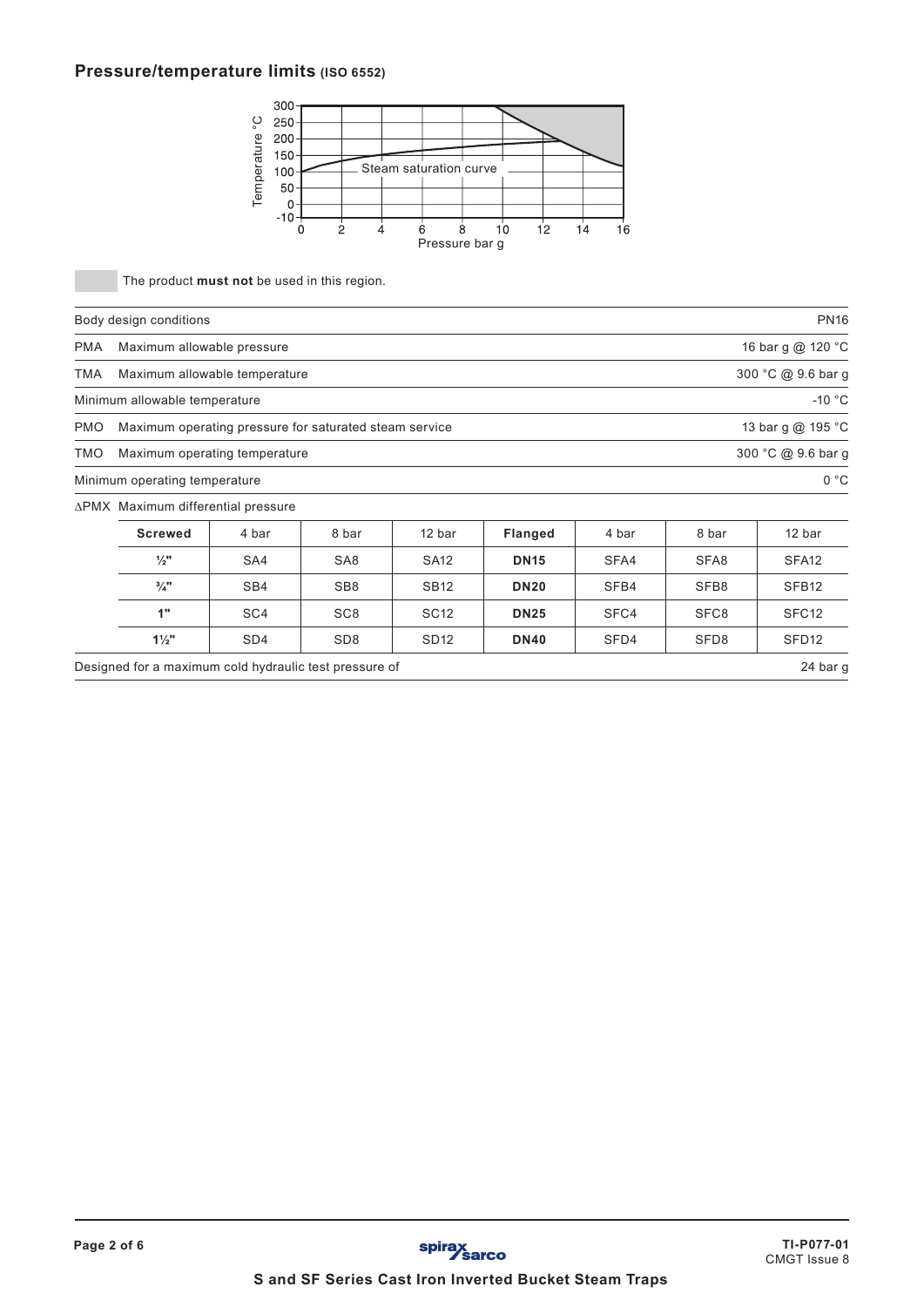# **Materials**





**Screwed ½" Flanged DN15**

| No.            | Part                       | <b>Material</b>                |                       |
|----------------|----------------------------|--------------------------------|-----------------------|
| 1              | Body                       | Cast iron                      | <b>DIN 1691 GG25</b>  |
| $\overline{2}$ | Cover                      | Cast iron                      | <b>DIN 1691 GG25</b>  |
| $3*$           | Valve seat                 | Stainless steel                | X30 Cr 13             |
| $4*$           | Valve head                 | Stainless steel                | X30 Cr 13             |
| $5$ $^{\star}$ | Valve lever                | Stainless steel                | BS 1449 304           |
| $6*$           | Lever pivot                | Stainless steel                | BS 1449 304           |
| $\overline{7}$ | Ferrule                    | Stainless steel                | BS 3605 CF5 304 S14   |
| 8              | <b>Bucket</b>              | Stainless steel                | BS 1449 304           |
| 9              | Strainer screen            | Stainless steel                | <b>ASTM A240 316L</b> |
| 10             | Strainer cap               | Cast iron                      | <b>DIN 1691 GG25</b>  |
| 11             | Strainer gasket            | Reinforced exfoliated graphite |                       |
| 12             | Cover gasket               | Reinforced exfoliated graphite |                       |
| $13*$          | Valve seat gasket          | Stainless steel                | BS 1449 304           |
| $14*$          | Pivot pin                  | Stainless steel                | BS 970 304 S15        |
| 15             | Top plug                   | Malleable iron                 |                       |
| $16*$          | Valve screw                | Stainless steel                | BS 6105 CI A2 70      |
| 17             | Cover bolts                | Steel                          | BS 3692 Gr. 8.8       |
| 18             | Inlet tube 3/4", 1", 11/2" | Steel                          | <b>BS 1387</b>        |
| $19*$          | Starlock washer            | Stainless steel                |                       |
| $20*$          | Washer                     | Stainless steel                |                       |
| 21             | Name-plate                 | Stainless steel                | BS 1449 304           |

**\*** Parts **3, 4, 5, 6, 13, 14, 16, 19 and 20** have been shown overleaf.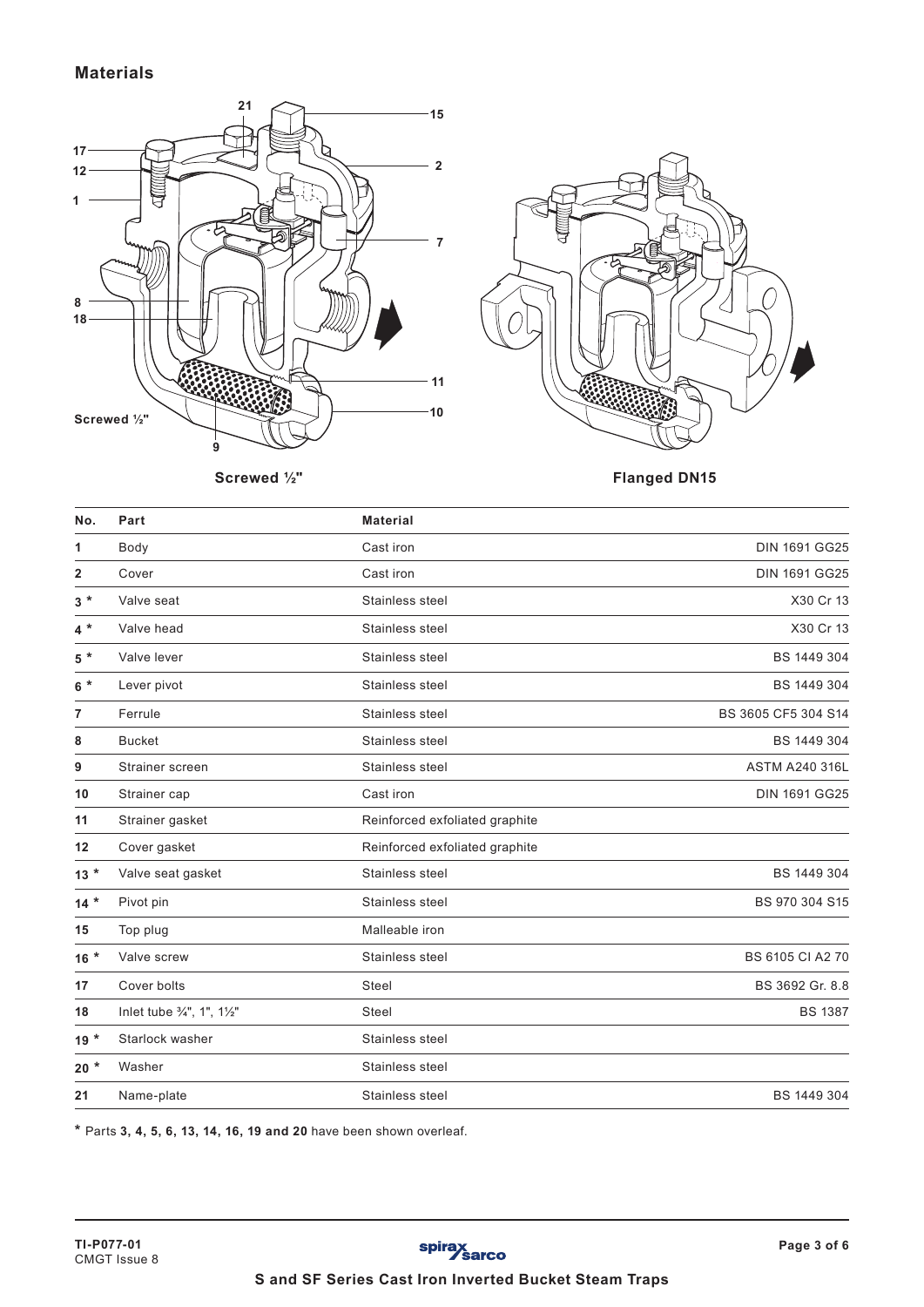## **Capacities**

**Note:** Traps should be selected for the most appropriate working pressure differential and not on the basis of load.

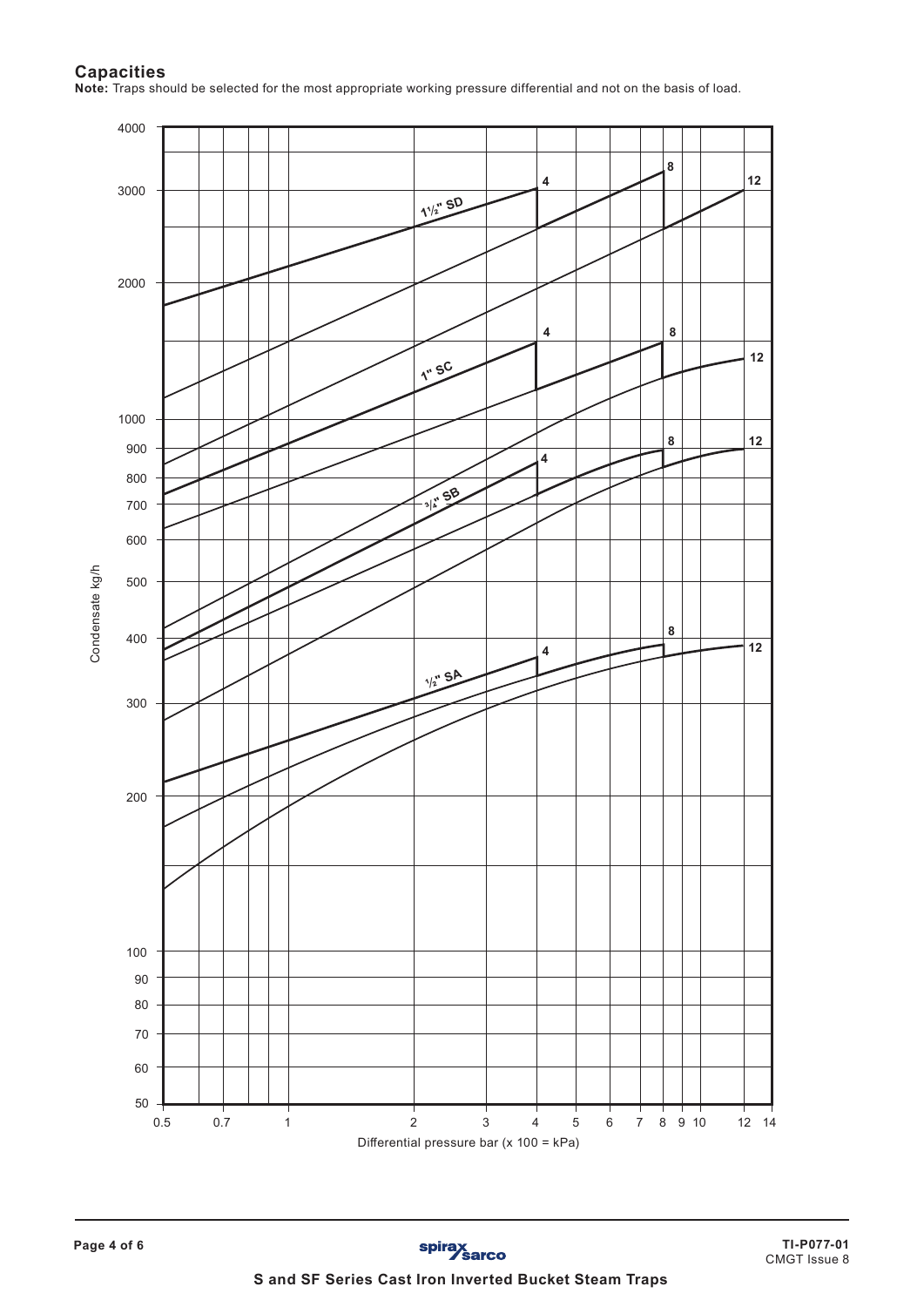# **Dimensions/weights (approximate) in mm and kg**



## **Screwed connections**

| <b>Size</b>     | A   | в   | C   | D   | Е   |     | G   | Weight |
|-----------------|-----|-----|-----|-----|-----|-----|-----|--------|
| $\frac{1}{2}$ " | 130 | 105 | 75  | 95  | 170 | 70  | 66  | 3.4    |
| $\frac{3}{4}$ " | 175 | 145 | 110 | 105 | 215 | 90  | 80  | 7.3    |
| 1"              | 205 | 155 | 130 | 120 | 250 | 105 | 90  | 10.5   |
| $1\frac{1}{2}$  | 245 | 180 | 195 | 150 | 345 | 165 | 105 | 19.0   |

## **Flanged connections**

| <b>Size</b> | A <sub>1</sub> | в   | C   | D   | Е   | Е   | G   | Weight |
|-------------|----------------|-----|-----|-----|-----|-----|-----|--------|
| <b>DN15</b> | 175            | 105 | 85  | 95  | 180 | 70  | 66  | 4.7    |
| <b>DN20</b> | 225            | 145 | 110 | 105 | 215 | 90  | 80  | 9.3    |
| <b>DN25</b> | 255            | 155 | 135 | 120 | 255 | 105 | 90  | 12.8   |
| <b>DN40</b> | 295            | 180 | 195 | 155 | 350 | 165 | 105 | 22.3   |

## **Safety information, installation and maintenance**

For full details see the Installation and Maintenance Instructions (IM-P077-02) supplied with the product.

### **Installation note**

The trap must be installed with the body upright with the strainer cap at the bottom so that the internal bucket is rising and falling vertically.

#### **Disposal**

This product is recycable. No ecological hazard is anticipated with the disposal of this product providing due care is taken.